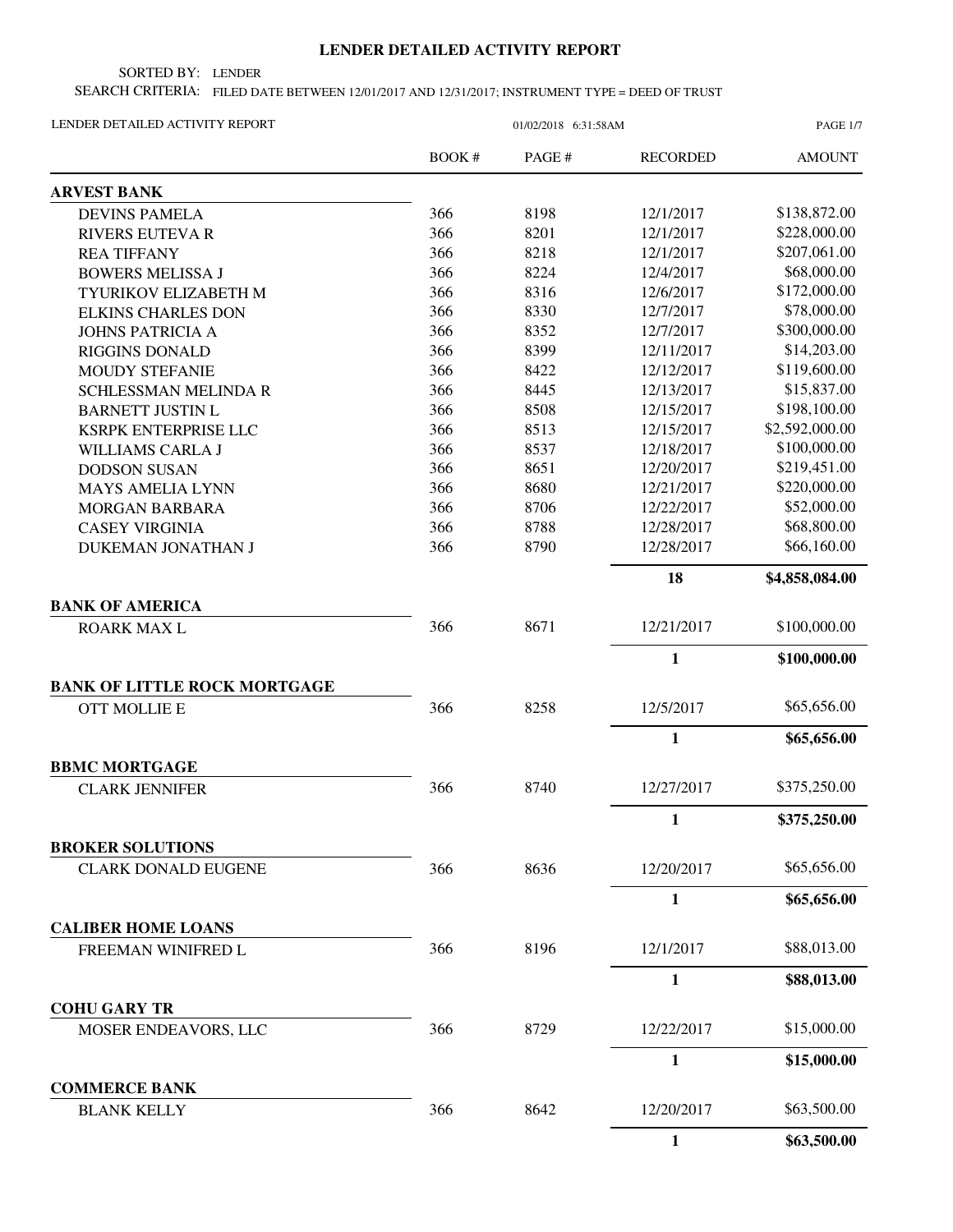| LENDER DETAILED ACTIVITY REPORT |  |
|---------------------------------|--|

 $01/02/2018$  6:31:58AM

PAGE 2/7

|                                   | BOOK # | PAGE# | <b>RECORDED</b>  | <b>AMOUNT</b> |
|-----------------------------------|--------|-------|------------------|---------------|
| <b>COMMUNITY BANK &amp; TRUST</b> |        |       |                  |               |
| <b>SHILLING VICKI S</b>           | 366    | 8187  | 12/1/2017        | \$32,000.00   |
| WHITEHEAD KELLI                   | 366    | 8188  | 12/1/2017        | \$90,000.00   |
| <b>VANLUE JACOB W</b>             | 366    | 8246  | 12/4/2017        | \$166,000.00  |
| <b>LEADER LARRY LEON</b>          | 366    | 8452  | 12/13/2017       | \$50,975.45   |
| EITEMILLER SARAH E                | 366    | 8525  | 12/15/2017       | \$200,000.00  |
| <b>LANE JACOB</b>                 | 366    | 8622  | 12/20/2017       | \$116,263.50  |
| <b>LANE JACOB</b>                 | 366    | 8623  | 12/20/2017       | \$145,600.00  |
| PAUL NANCY                        | 366    | 8653  | 12/21/2017       | \$49,500.00   |
| <b>KELLY RENE</b>                 | 366    | 8815  | 12/29/2017       | \$18,200.00   |
|                                   |        |       | $\boldsymbol{9}$ | \$868,538.95  |
| <b>CORNERSTONE BANK</b>           |        |       |                  |               |
| <b>VANG XAY S</b>                 | 366    | 8432  | 12/13/2017       | \$133,797.00  |
|                                   |        |       | $\mathbf{1}$     | \$133,797.00  |
| DALE INVESTMENTS, LLC             |        |       |                  |               |
| <b>CAMPBELL GINA JOANNE</b>       | 366    | 8377  | 12/8/2017        | \$224,000.00  |
|                                   |        |       | 1                | \$224,000.00  |
| DAS ACQUISITION COMPANY           |        |       |                  |               |
| HARNED TRINA DIANE                | 366    | 8531  | 12/18/2017       | \$90,016.00   |
| PUCKETT SHAEL D                   | 366    | 8578  | 12/19/2017       | \$278,000.00  |
|                                   |        |       | $\overline{2}$   | \$368,016.00  |
| <b>DAUGHERTY DAN</b>              |        |       |                  |               |
| <b>SIMS MICHAEL ALLEN</b>         | 366    | 8615  | 12/20/2017       | \$30,000.00   |
|                                   |        |       | $\mathbf{1}$     | \$30,000.00   |
| <b>DITECH FINANCIAL</b>           |        |       |                  |               |
| <b>VERDEROSA YVONNE</b>           | 366    | 8775  | 12/28/2017       | \$65,350.00   |
|                                   |        |       | 1                | \$65,350.00   |
| <b>DURKIN ERIC</b>                |        |       |                  |               |
| HOEVEL DAVID C                    | 366    | 8280  | 12/5/2017        | \$20,000.00   |
|                                   |        |       | $\mathbf{1}$     | \$20,000.00   |
| <b>DURKIN MANDY</b>               |        |       |                  |               |
| HOEVEL DAVID C                    | 366    | 8280  | 12/5/2017        | \$20,000.00   |
|                                   |        |       | $\mathbf{1}$     | \$20,000.00   |
| FINANCE OF AMERICA MORTGAGE       |        |       |                  |               |
| <b>JOHNSON KRISTI</b>             | 366    | 8183  | 12/1/2017        | \$127,645.00  |
|                                   |        |       | $\mathbf{1}$     | \$127,645.00  |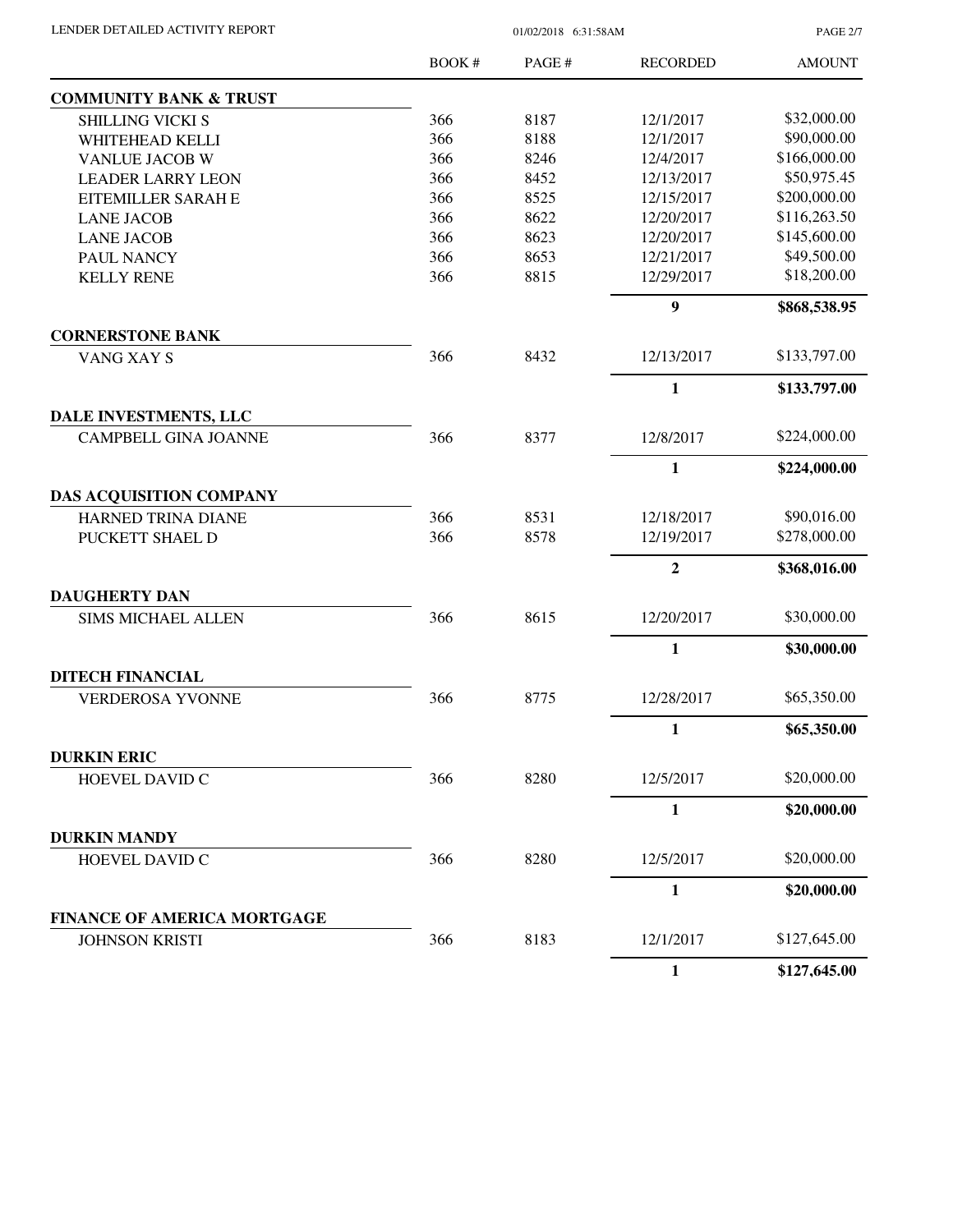PAGE 3/7

|                               | BOOK# | PAGE # | <b>RECORDED</b>  | <b>AMOUNT</b>  |
|-------------------------------|-------|--------|------------------|----------------|
| FIRST COMMUNITY BANK          |       |        |                  |                |
| MITCHELL JENNIFER             | 366   | 8205   | 12/1/2017        | \$60,275.26    |
| HARVEL JUSTIN L               | 366   | 8269   | 12/5/2017        | \$264,550.00   |
| DECKER JENNIFER LYNN          | 366   | 8276   | 12/5/2017        | \$371,450.00   |
| <b>WILSON SETH I</b>          | 366   | 8282   | 12/5/2017        | \$57,233.02    |
| <b>JONES DONNAK</b>           | 366   | 8327   | 12/6/2017        | \$137,240.59   |
| STURGEON JANET L              | 366   | 8361   | 12/8/2017        | \$30,000.00    |
| <b>CHESNUT KIM</b>            | 366   | 8373   | 12/8/2017        | \$103,500.00   |
| BLUE BIRD VALLEY FARMS, LLC   | 366   | 8391   | 12/11/2017       | \$468,482.00   |
| <b>COOPER VONDA R</b>         | 366   | 8413   | 12/11/2017       | \$91,560.00    |
| <b>TOEPFER TAMARA D</b>       | 366   | 8436   | 12/13/2017       | \$123,000.00   |
| <b>RAULSTON SANDRA</b>        | 366   | 8482   | 12/14/2017       | \$144,702.56   |
| HALL COURTNEY L               | 366   | 8534   | 12/18/2017       | \$280,321.00   |
| <b>BOYER EDDY</b>             | 366   | 8564   | 12/18/2017       | \$140,000.00   |
| PRUITT KAYLA W                | 366   | 8581   | 12/19/2017       | \$172,373.00   |
| <b>LAKE RICHARD SHANE</b>     | 366   | 8584   | 12/19/2017       | \$820,951.50   |
| HUBBARD JUDITH H              | 366   | 8626   | 12/20/2017       | \$450,000.00   |
| WILLIAMS MYRA C               | 366   | 8646   | 12/20/2017       | \$75,505.00    |
| <b>LOWERY COREA L</b>         | 366   | 8674   | 12/21/2017       | \$96,464.00    |
| <b>CLIFF DOROTHY M</b>        | 366   | 8702   | 12/22/2017       | \$146,314.89   |
|                               |       |        |                  |                |
|                               |       |        | 19               | \$4,033,922.82 |
| <b>FLAT BRANCH MORTGAGE</b>   |       |        |                  |                |
| WOOD TY M                     | 366   | 8260   | 12/5/2017        | \$186,544.00   |
| RODRIGUEZ YOSELIN NOEMI       | 366   | 8263   | 12/5/2017        | \$151,917.00   |
| <b>WEST RICKEY</b>            | 366   | 8271   | 12/5/2017        | \$96,161.00    |
| WHITEHEAD SHERI               | 366   | 8306   | 12/6/2017        | \$85,424.00    |
| FLETCHER CHRISTOPHER LEE      | 366   | 8362   | 12/8/2017        | \$74,000.00    |
| <b>DANIELSON ALISSA</b>       | 366   | 8479   | 12/14/2017       | \$87,878.00    |
| MCCASH EMILY                  | 366   | 8596   | 12/19/2017       | \$251,094.00   |
| <b>MUSSER BENJAMIN S</b>      | 366   | 8719   | 12/22/2017       | \$79,434.00    |
| <b>TAYLOR JAMES</b>           | 366   | 8821   | 12/29/2017       | \$175,506.00   |
|                               |       |        | $\boldsymbol{Q}$ | \$1,187,958.00 |
| FRANKLIN AMERICAN MORTGAGE    |       |        |                  |                |
| <b>DUNAWAY JANELLE C</b>      | 366   | 8721   | 12/22/2017       | \$230,850.00   |
|                               |       |        | 1                | \$230,850.00   |
| <b>FREEDOM MORTGAGE</b>       |       |        |                  |                |
| <b>WADDELL LATICIA R</b>      | 366   | 8441   | 12/13/2017       | \$170,000.00   |
|                               |       |        | $\mathbf{1}$     | \$170,000.00   |
| <b>GATEWAY MORTGAGE GROUP</b> |       |        |                  |                |
| <b>CRAWFORD JESSICA</b>       | 366   | 8518   | 12/15/2017       | \$145,858.00   |
| <b>MANLEY JANICE L</b>        | 366   | 8617   | 12/20/2017       | \$248,000.00   |
| BRYANT CHRISTINA L            | 366   | 8727   | 12/22/2017       | \$91,464.00    |
| DEMOTT JUDITH E               | 366   | 8812   | 12/29/2017       | \$175,000.00   |
|                               |       |        | $\boldsymbol{4}$ | \$660,322.00   |
| <b>GENERATIONS BANK</b>       |       |        |                  |                |
| RDT DRAFTING AND DESIGN, LLC  | 366   | 8625   | 12/20/2017       | \$126,238.60   |
|                               |       |        | 1                | \$126,238.60   |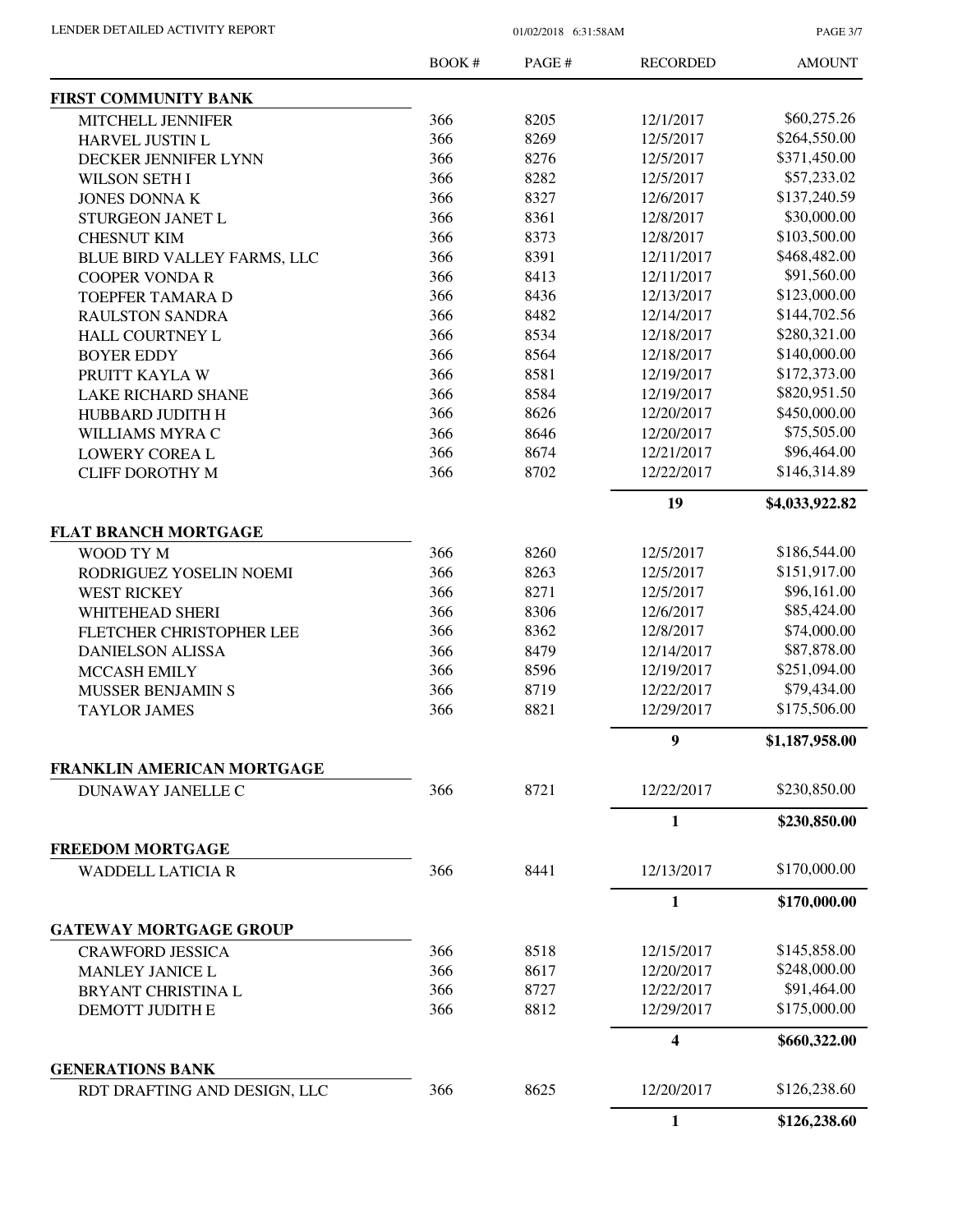| LENDER DETAILED ACTIVITY REPORT                     |              | 01/02/2018 6:31:58AM |                         | <b>PAGE 4/7</b>            |
|-----------------------------------------------------|--------------|----------------------|-------------------------|----------------------------|
|                                                     | <b>BOOK#</b> | PAGE #               | <b>RECORDED</b>         | <b>AMOUNT</b>              |
| <b>GIBSON FAMILY REVOCABLE LIVING TRUST</b>         |              |                      |                         |                            |
| WILLIAM SANAKO                                      | 366          | 8724                 | 12/22/2017              | \$77,500.00                |
|                                                     |              |                      | 1                       | \$77,500.00                |
| <b>GOLD CRAIG P TR</b>                              |              |                      |                         |                            |
| RBC ENTERPRISES LIMITED, INC                        | 366          | 8593                 | 12/19/2017              | \$70,000.00                |
|                                                     |              |                      | 1                       | \$70,000.00                |
| <b>GOLD MARY K TR</b>                               |              |                      |                         |                            |
| RBC ENTERPRISES LIMITED, INC                        | 366          | 8593                 | 12/19/2017              | \$70,000.00                |
|                                                     |              |                      | 1                       | \$70,000.00                |
| <b>GREAT SOUTHERN BANK</b>                          |              |                      |                         |                            |
| <b>GILBERT AMY</b>                                  | 366          | 8274                 | 12/5/2017               | \$136,800.00               |
| <b>DAVIDSON KRISTA</b>                              | 366          | 8677                 | 12/21/2017              | \$145,454.00               |
|                                                     |              |                      | $\boldsymbol{2}$        | \$282,254.00               |
| <b>GUARANTEED RATE</b><br><b>ROBINSON JEANNIE K</b> | 366          | 8367                 | 12/8/2017               | \$113,900.00               |
|                                                     |              |                      | 1                       | \$113,900.00               |
| <b>GUARANTY BANK</b>                                |              |                      |                         |                            |
| HOLLIS CHERESA A                                    | 366          | 8216                 | 12/1/2017               | \$60,000.00                |
| THOMAS CHRISTEN M                                   | 366          | 8236                 | 12/4/2017               | \$109,382.00               |
| <b>ENSLOW ELIZABETH ARNOLD</b>                      | 366          | 8516                 | 12/15/2017              | \$247,808.00               |
|                                                     |              |                      | 3                       | \$417,190.00               |
| <b>HOMETOWM BANK</b>                                |              |                      |                         |                            |
| <b>SCOTT FALON J</b>                                | 366          | 8808                 | 12/29/2017              | \$155,295.00               |
|                                                     |              |                      | 1                       | \$155,295.00               |
| <b>HOMETOWN BANK</b>                                |              |                      |                         |                            |
| <b>LAYTON LAURA</b>                                 | 366          | 8782                 | 12/28/2017              | \$67,500.00                |
| <b>GRANGER BEVERLY</b>                              | 366          | 8809                 | 12/29/2017              | \$125,000.00               |
|                                                     |              |                      | $\overline{2}$          | \$192,500.00               |
| <b>JOPLIN METRO CREDIT UNION</b>                    |              |                      |                         |                            |
| <b>SCHOPPER JOHN</b><br>SNODGRASS DEBBIE            | 366<br>366   | 8333<br>8746         | 12/7/2017<br>12/27/2017 | \$20,000.00<br>\$35,000.00 |
|                                                     |              |                      |                         |                            |
|                                                     |              |                      | $\boldsymbol{2}$        | \$55,000.00                |
| <b>LEDBETTER CARL E TR</b><br>PUCKETT CHRISTINE E   | 366          | 8670                 | 12/21/2017              | \$70,000.00                |
|                                                     |              |                      |                         |                            |
| <b>LEGACY NATIONAL BANK</b>                         |              |                      | 1                       | \$70,000.00                |
| HILLCREST BROILER FARM, LLC                         | 366          | 8233                 | 12/4/2017               | \$2,600,000.00             |
|                                                     |              |                      | 1                       | \$2,600,000.00             |
| <b>LEWIS MARJORIE M</b>                             |              |                      |                         |                            |
| <b>LARSON KELLY B</b>                               | 366          | 8767                 | 12/27/2017              | \$197,457.00               |
|                                                     |              |                      | 1                       | \$197,457.00               |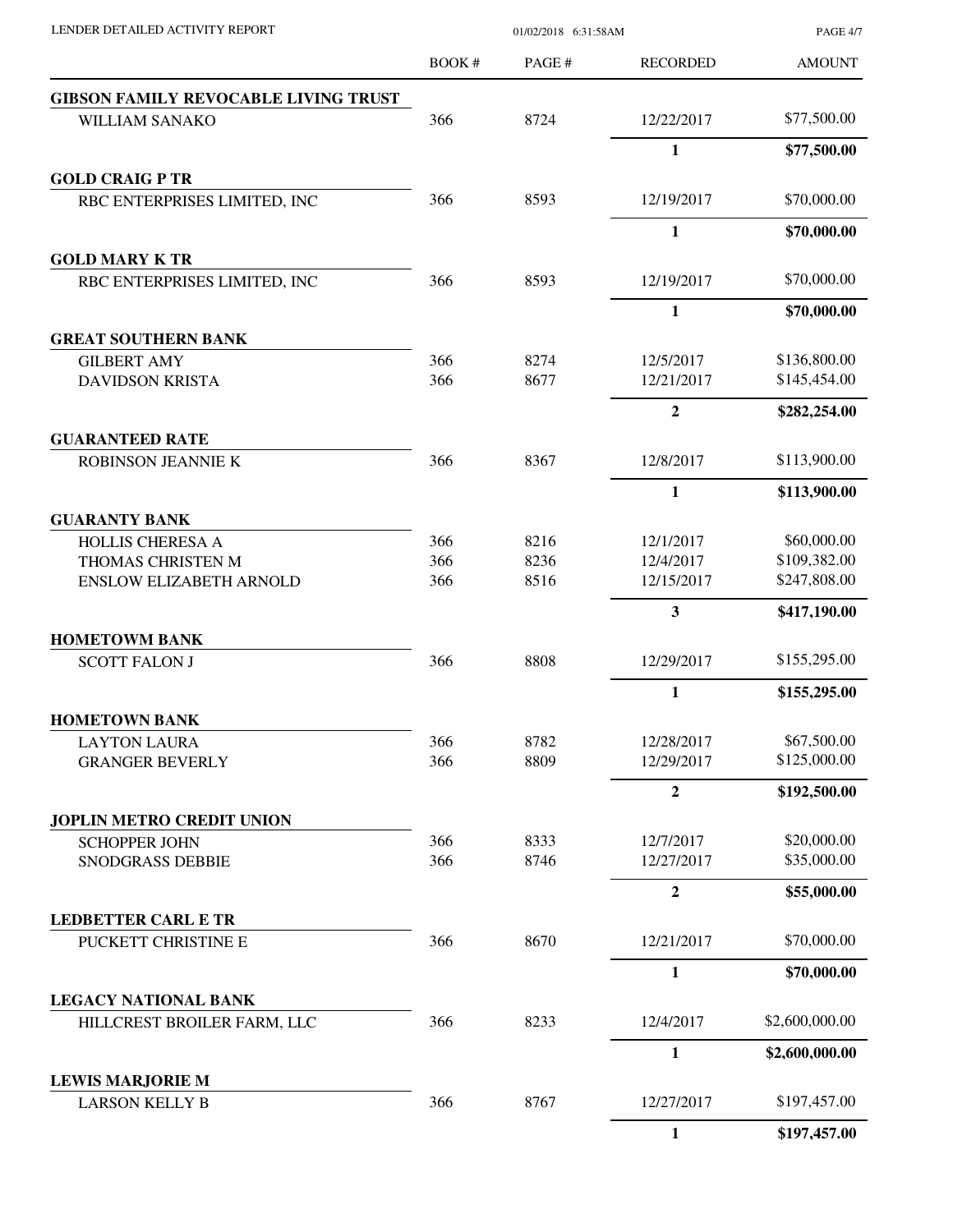| LENDER DETAILED ACTIVITY REPORT             |        | 01/02/2018 6:31:58AM | <b>PAGE 5/7</b> |                |
|---------------------------------------------|--------|----------------------|-----------------|----------------|
|                                             | BOOK # | PAGE#                | <b>RECORDED</b> | <b>AMOUNT</b>  |
| <b>MID-MISSOURI BANK</b>                    |        |                      |                 |                |
| PARKER STEVEN DAVID                         | 366    | 8776                 | 12/28/2017      | \$251,500.00   |
|                                             |        |                      | 1               | \$251,500.00   |
| MISSOURI ELECTRIC COOPERATIVE EMPLOYEE'S CU |        |                      |                 |                |
| <b>BRADLEY JACOB</b>                        | 366    | 8697                 | 12/22/2017      | \$67,500.00    |
|                                             |        |                      | $\mathbf{1}$    | \$67,500.00    |
| MORTGAGE INVESTMENT SERVICES CORPORATION    |        |                      |                 |                |
| ARNALL LAKRISHA                             | 366    | 8618                 | 12/20/2017      | \$207,000.00   |
|                                             |        |                      | 1               | \$207,000.00   |
| NATIONSTAR MORTGAGE                         |        |                      |                 |                |
| <b>FORTNER CONNIE</b>                       | 366    | 8217                 | 12/1/2017       | \$51,000.00    |
|                                             |        |                      |                 |                |
|                                             |        |                      | 1               | \$51,000.00    |
| <b>NBKC BANK</b>                            |        |                      |                 |                |
| <b>ZELLER ANDREW S</b>                      | 366    | 8562                 | 12/18/2017      | \$232,500.00   |
|                                             |        |                      | $\mathbf{1}$    | \$232,500.00   |
| <b>NEWTON PAULINE S TR</b>                  |        |                      |                 |                |
| <b>TYLER LEA ANN</b>                        | 366    | 8709                 | 12/22/2017      | \$0.00         |
|                                             |        |                      | 1               | \$0.00         |
| <b>OAKSTAR BANK</b>                         |        |                      |                 |                |
| <b>SACHS AARON TR</b>                       | 366    | 8353                 | 12/7/2017       | \$1,710,000.00 |
|                                             |        |                      | 1               | \$1,710,000.00 |
| PEOPLES BANK                                |        |                      |                 |                |
| HOPE CITY CHURCH                            | 366    | 8435                 | 12/13/2017      | \$502,164.00   |
| MID AMERICA STORAGE SOLUTIONS, LLC          | 366    | 8556                 | 12/18/2017      | \$180,000.00   |
| ALCORN CHRISTOPHER                          | 366    | 8755                 | 12/27/2017      | \$15,000.00    |
| MID AMERICA STORAGE SOLUTIONS, LLC          | 366    | 8769                 | 12/27/2017      | \$180,000.00   |
| <b>HENRY ADAM</b>                           | 366    | 8801                 | 12/28/2017      | \$288,000.00   |
| <b>HENRY ADAM</b>                           | 366    | 8804                 | 12/28/2017      | \$32,400.00    |
|                                             |        |                      | 6               | \$1,197,564.00 |
| <b>PINNACLE BANK</b>                        |        |                      |                 |                |
| <b>ESPOSITO JODI</b>                        | 366    | 8272                 | 12/5/2017       | \$265,000.00   |
| <b>SCARROW SHANNON F</b>                    | 366    | 8567                 | 12/18/2017      | \$193,750.00   |
|                                             |        |                      | $\overline{2}$  | \$458,750.00   |
| POWELL JAMES M                              |        |                      |                 |                |
| <b>LARSON TAMYRA D</b>                      | 366    | 8767                 | 12/27/2017      | \$197,457.00   |
|                                             |        |                      |                 |                |
|                                             |        |                      | $\mathbf{1}$    | \$197,457.00   |
| PREMIER HOME MORTGAGE                       |        |                      |                 |                |
| JOHNSON STEPHEN D                           | 366    | 8504                 | 12/15/2017      | \$104,545.00   |
|                                             |        |                      | 1               | \$104,545.00   |
| <b>PRIMELENDING</b>                         |        |                      |                 |                |
| WELT DAVID GEORGE                           | 366    | 8449                 | 12/13/2017      | \$277,600.00   |
|                                             |        |                      | $\mathbf{1}$    | \$277,600.00   |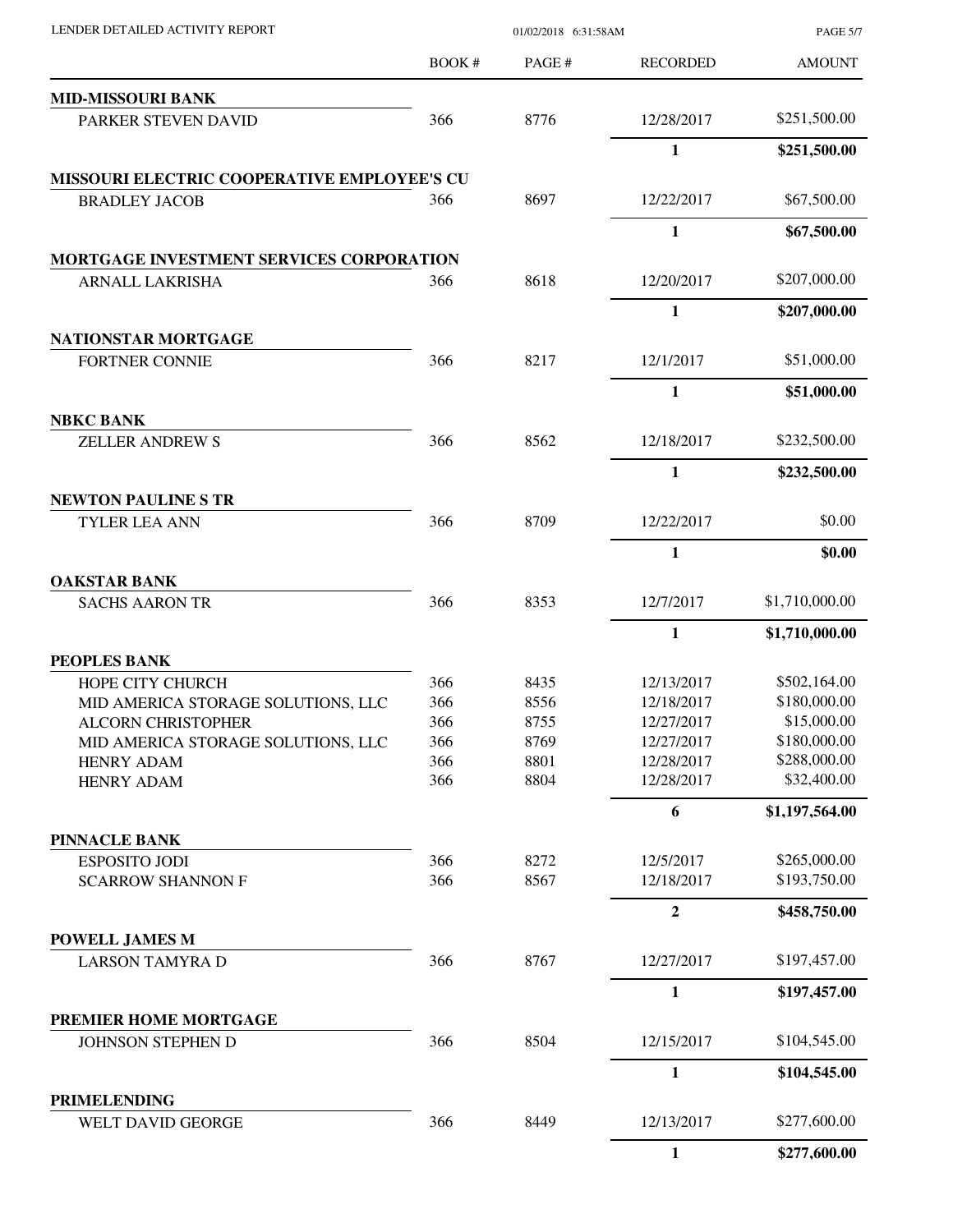| LENDER DETAILED ACTIVITY REPORT |  |
|---------------------------------|--|
|                                 |  |

01/02/2018 6:31:58AM

PAGE 6/7

|                                                         | <b>BOOK#</b> | PAGE# | <b>RECORDED</b>  | <b>AMOUNT</b>  |
|---------------------------------------------------------|--------------|-------|------------------|----------------|
| <b>QUICKEN LOANS</b>                                    |              |       |                  |                |
| <b>DANIEL BONNIE J</b>                                  | 366          | 8195  | 12/1/2017        | \$219,773.00   |
| <b>WALKER CORA</b>                                      | 366          | 8203  | 12/1/2017        | \$93,279.00    |
| STEBBINS CHAD D                                         | 366          | 8553  | 12/18/2017       | \$232,080.00   |
| <b>SKUCIUS JANELLE</b>                                  | 366          | 8559  | 12/18/2017       | \$50,000.00    |
| STAUTY JUDY M                                           | 366          | 8628  | 12/20/2017       | \$135,440.00   |
| WELCH JOSHUA G                                          | 366          | 8661  | 12/21/2017       | \$143,560.00   |
| PIQUARD PAMELA JANE                                     | 366          | 8699  | 12/22/2017       | \$157,407.00   |
| <b>HAYES PATRICIA ANN</b>                               | 366          | 8714  | 12/22/2017       | \$115,995.00   |
| <b>ADKINS LARISSA</b>                                   | 366          | 8819  | 12/29/2017       | \$76,390.00    |
|                                                         |              |       | 9                | \$1,223,924.00 |
| <b>SECURITY BANK AND TRUST COMPANY</b>                  |              |       |                  |                |
| <b>NAPIER HEATHER M</b>                                 | 366          | 8754  | 12/27/2017       | \$290,007.33   |
|                                                         |              |       | $\mathbf{1}$     | \$290,007.33   |
| <b>SECURITY BANK OF SOUTHWEST MISSOURI</b>              |              |       |                  |                |
| <b>FAIRVIEW SPECIAL ROAD DISTRICT</b>                   | 366          | 8275  | 12/5/2017        | \$90,000.00    |
|                                                         |              |       | $\mathbf{1}$     | \$90,000.00    |
| <b>SOUTHWEST MISSOURI</b><br><b>HARDY PATRICIA D TR</b> | 366          | 8783  | 12/28/2017       | \$75,200.00    |
|                                                         |              |       | $\mathbf{1}$     | \$75,200.00    |
| SOUTHWEST MISSOURI BANK                                 |              |       |                  |                |
| <b>WILSON PAMELA</b>                                    | 366          | 8252  | 12/4/2017        | \$278,000.00   |
| NOTHNAGLE AMBER                                         | 366          | 8303  | 12/6/2017        | \$70,000.00    |
| <b>BRADFORD JENNIFER</b>                                | 366          | 8345  | 12/7/2017        | \$32,000.00    |
| HOWARD JENNIFER M                                       | 366          | 8455  | 12/13/2017       | \$230,000.00   |
| <b>BOX SAMUEL J</b>                                     | 366          | 8457  | 12/13/2017       | \$83,737.00    |
| SPILLERS KIMBERLY A                                     | 366          | 8505  | 12/15/2017       | \$58,000.00    |
| <b>VAUGHAN BRETT</b>                                    | 366          | 8510  | 12/15/2017       | \$80,000.00    |
|                                                         | 366          | 8520  | 12/15/2017       | \$160,000.00   |
| PEDERSEN ANGELA J                                       | 366          | 8657  | 12/21/2017       | \$115,000.00   |
| <b>RUSSELL SHELIA M</b>                                 |              |       |                  | \$35,000.00    |
| <b>CULBERTSON GWENDOLYN K</b>                           | 366          | 8658  | 12/21/2017       |                |
| <b>EDEN VICKI D</b>                                     | 366          | 8678  | 12/21/2017       | \$21,000.00    |
| <b>BRUST CHAREESE</b>                                   | 366          | 8757  | 12/27/2017       | \$228,000.00   |
| <b>BROWN KALINDA</b>                                    | 366          | 8784  | 12/28/2017       | \$100,000.00   |
| <b>BADLEY KRYSTYN</b>                                   | 366          | 8785  | 12/28/2017       | \$20,000.00    |
| <b>SANDERS GANT W</b>                                   | 366          | 8829  | 12/29/2017       | \$76,000.00    |
| <b>ROGERS RICHARD</b>                                   | 366          | 8830  | 12/29/2017       | \$164,000.00   |
|                                                         |              |       | 16               | \$1,750,737.00 |
| <b>STONE BANK</b>                                       |              |       |                  |                |
| NATURALS MANUFACTURING, LLC                             | 366          | 8732  | 12/22/2017       | \$328,869.23   |
| <b>REEVES TINA</b>                                      | 366          | 8734  | 12/22/2017       | \$328,869.23   |
|                                                         |              |       | $\boldsymbol{2}$ | \$657,738.46   |
| THE BANK OF WYANDOTTE<br><b>BUTLER KAREN</b>            | 366          | 8255  | 12/4/2017        | \$81,993.00    |
|                                                         |              |       | $\mathbf{1}$     | \$81,993.00    |
| THE CORNERSTONE BANK                                    |              |       |                  |                |
| <b>BRITE DONNA KAY</b>                                  | 366          | 8210  | 12/1/2017        | \$98,000.00    |
|                                                         |              |       | $\mathbf{1}$     | \$98,000.00    |